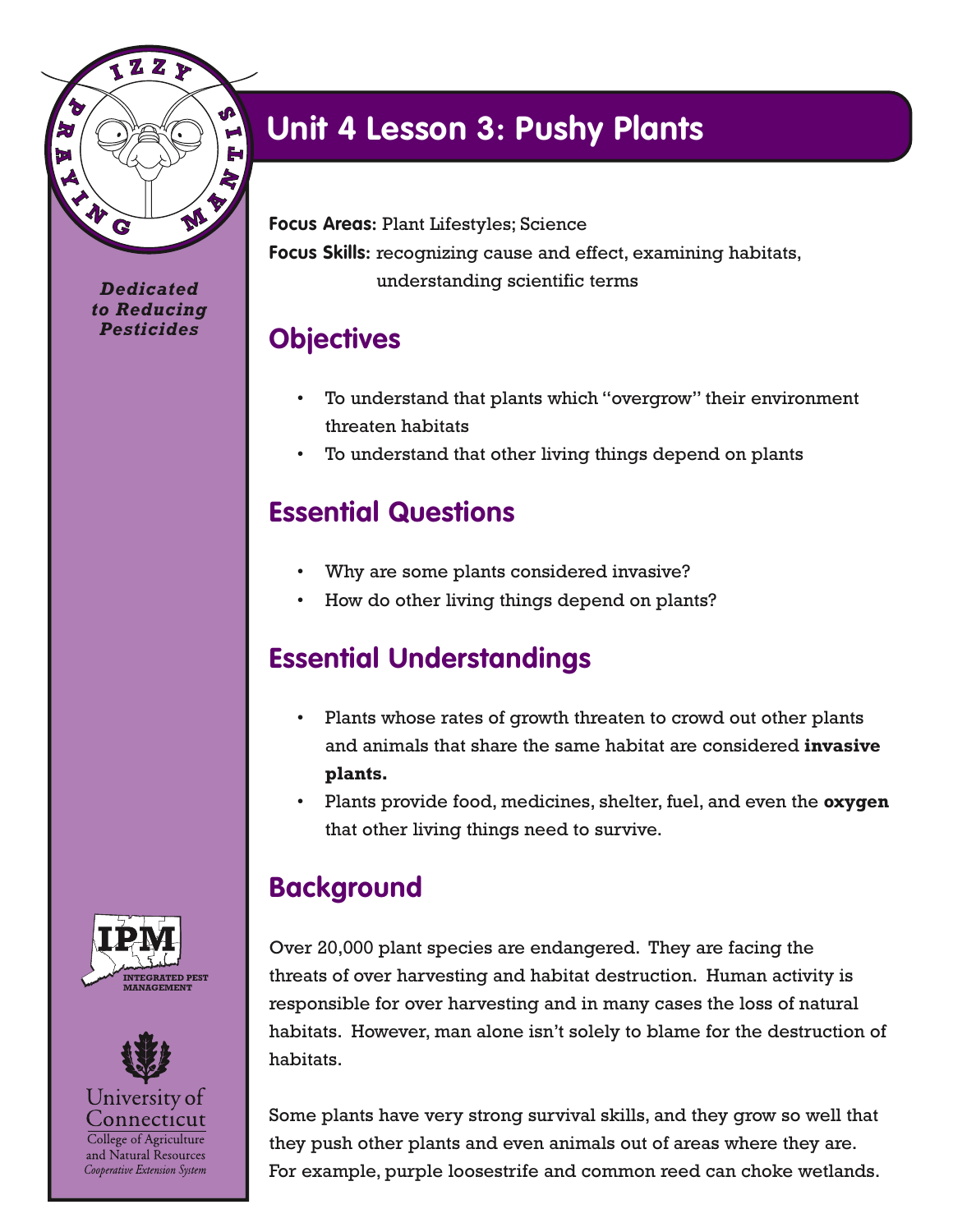

**a b c**

**d e f**

# **Unit 4 Lesson 3: Pushy Plants**

Oriental bittersweet, although very pretty takes more than its share of nutrients from trees and other plants that grow in the forest. A certain kind of thistle has taken over large areas of grassland where cattle graze.

### **Vocabulary**

| alien species      | a plant or animal introduced into a habitat that<br>is not its natural home         |
|--------------------|-------------------------------------------------------------------------------------|
| biological control | a method of managing pests using their<br>natural enemies                           |
| carbon dioxide     | gas expelled by animals exhaling, and used<br>by plants to make food                |
| control methods    | biological: the natural enemy of the target pest<br>released to reduce pest numbers |
|                    | chemical: a man-made spray or powder used<br>to destroy the targeted pest           |
|                    | mechanical: removal of the pest by trapping,<br>cutting, mowing, or mulching        |
|                    | physical: digging up or otherwise physically<br>removing the target pest            |
| endangered species | a group of plants or animals that are in danger<br>of becoming extinct              |
| exhale             | to breathe out                                                                      |
| extinct species    | a group of plants or animals that no longer<br>lives on earth                       |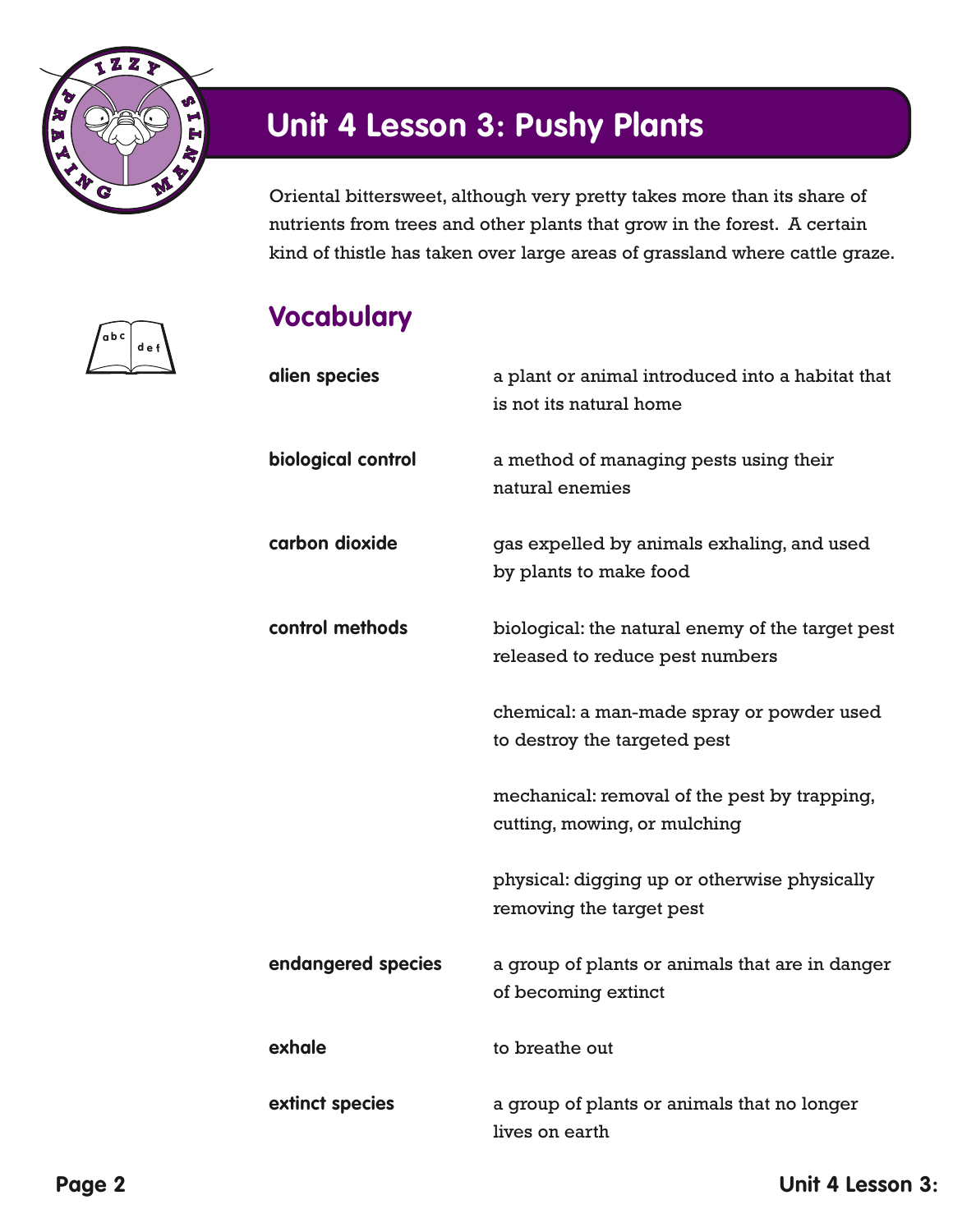

| habitat          | the environment in which a plant or animal<br>lives                                                                                                                                                                                       |
|------------------|-------------------------------------------------------------------------------------------------------------------------------------------------------------------------------------------------------------------------------------------|
| inhale           | to breathe in                                                                                                                                                                                                                             |
| invasive species | a plant or animal introduced from another<br>region whose life cycle and adaptations to its<br>environment allow it to take over an area and<br>push other plants and animals out                                                         |
| native species   | a plant or animal living in its natural habitat                                                                                                                                                                                           |
| oxygen           | a gas expelled by plants during food<br>production and inhaled by animals to breathe                                                                                                                                                      |
| photosynthesis   | the process by which plants store energy to<br>produce food                                                                                                                                                                               |
| <b>Logistics</b> | <b>Time: 30 minutes</b><br>Group Size: 5 to 30<br><b>Space:</b> an area for comfortable seating                                                                                                                                           |
| <b>Materials</b> | Izzy puppet *<br>Threatened and Endangered Species<br>Picture Card Set *<br>a copy of the weekly lunch menu<br>Overhead 1 "Invasive Plants" *<br>The Pushy Plant Game board *<br>game pieces (Handout 1, "Pushy Plant Game Deck")<br>dice |

\*single copy provided

**12**

**9**

**6**

**3**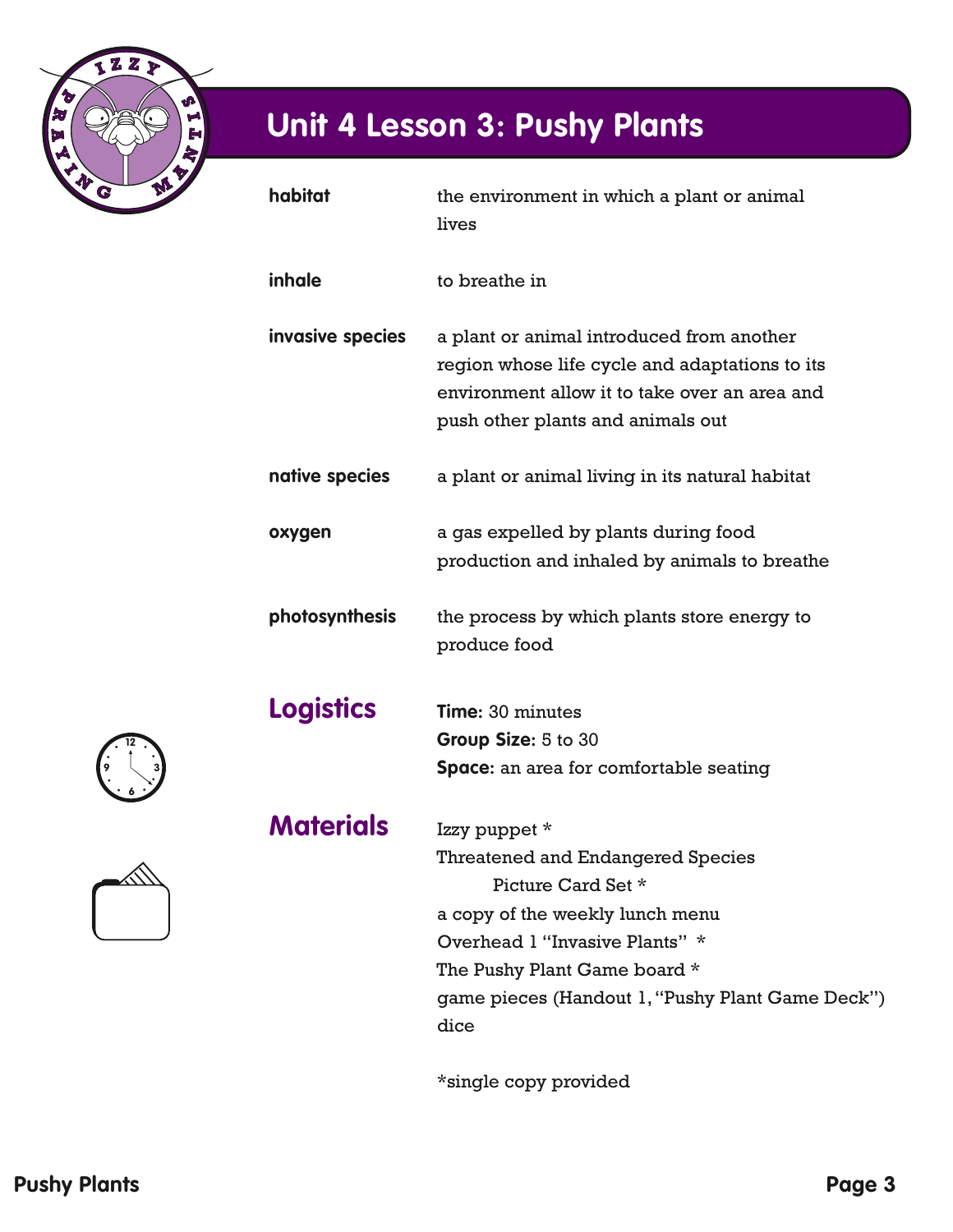

#### **Preparation**

| īΟ<br>סכ: |  |
|-----------|--|
|           |  |

- 1. Collect needed materials from the kit.
- 2. Review **Background**.
- 3. Make copies of Handout 1, "Pushy Plant Game Deck".

#### **Activity**

#### **Introduction**

Using Izzy, discuss with the children their understanding of the term **endangered species.**

- 1. Ask the children to give examples. List the examples on the board. (The examples will probably be animals.) Izzy shows endangered plant species cards, and asks, "Should we be concerned with endangered plants as well as animals? (Animals, including man, depend on plants for food, shelter, and even clothing.)
- 2. Allow time for the children to survey the room in order to determine what wouldn't be there if we didn't have plants.
- 3. Go over the lunch menu, listing the items on the board.
- 4. Izzy asks the children to cross out anything that we wouldn't have for lunch if we didn't have plants. Volunteers come to the board and cross out plant-related items, explaining why each is plant related. For example, milk is from cows but cows eat grass to produce milk!
- 5. Izzy points out we should be concerned that 10% of all flowering plants are endangered.
- 6. Izzy asks if all plants are helpful to US. (No! Some plants are poisonous. They are not good to eat, use for shelter or clothing, and others, like poison ivy, can cause itchy rashes!)
- 7. Izzy points out that even these seemingly useless plants may provide food or shelter to animals other than humans.

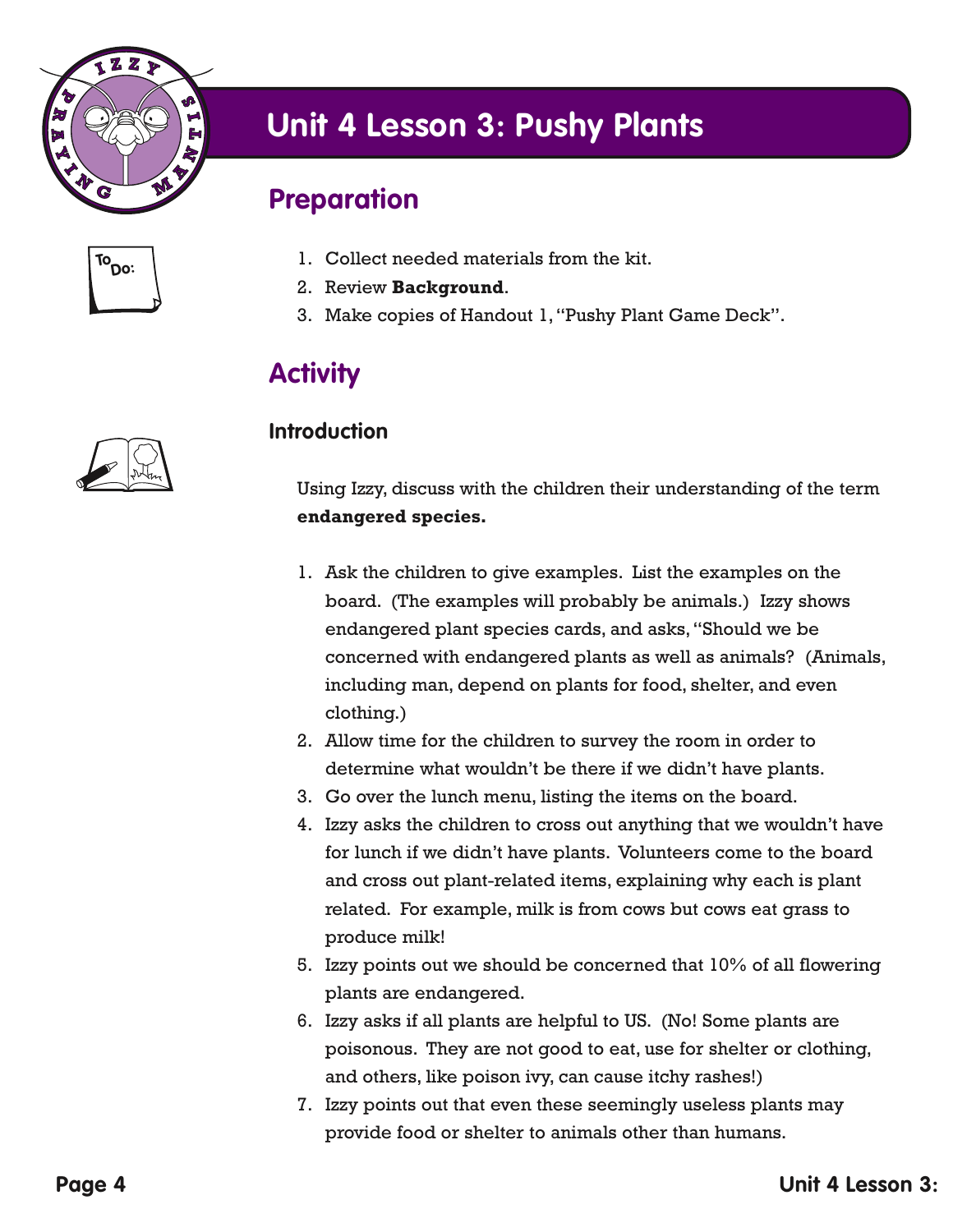

#### **Involvement**

- 1. Izzy explains that plants are very important for another reason. They help other living things survive! Izzy reminds the children how plants do this.
	- a. All living things need **oxygen** to breathe.
	- b. Green plants are the only living things that make their own food. In this process, called **photosynthesis**, carbon dioxide, which we **exhale**, is taken in by the plant, and oxygen, which we **inhale**, is released by the plant.
	- c. Therefore, the loss of green plants harms us all because the fewer plants we have, the less oxygen is available to breathe.
	- d. Man's destruction of green plants' habitats is a threat to all of us!
- 2. Izzy explains that man isn't the only one to blame for destroying our plants' natural habitats. A battle for area is being fought within the plant kingdom as well. Some very strong and aggressive plants called **invasives** are taking over pastures, wetlands, and forests around the world and threatening native plants and animals.
- 3. Izzy shows Overhead 1, "Invasive Plants." He explains that although these plants are pretty to look at, they are a threat to other plants that share the same habitat because they use more than their share of the area's soil, water, and nutrients (food).
- 4. Izzy explains that invasive species are difficult to control and that several control methods are used.
	- a. **Physical**  pulling the plants up from the area (takes time and care to get the roots of the plant)
	- b. **Mechanical**  cutting, chopping, or vacuuming the plants up (Some plants can reproduce from little pieces left behind.)

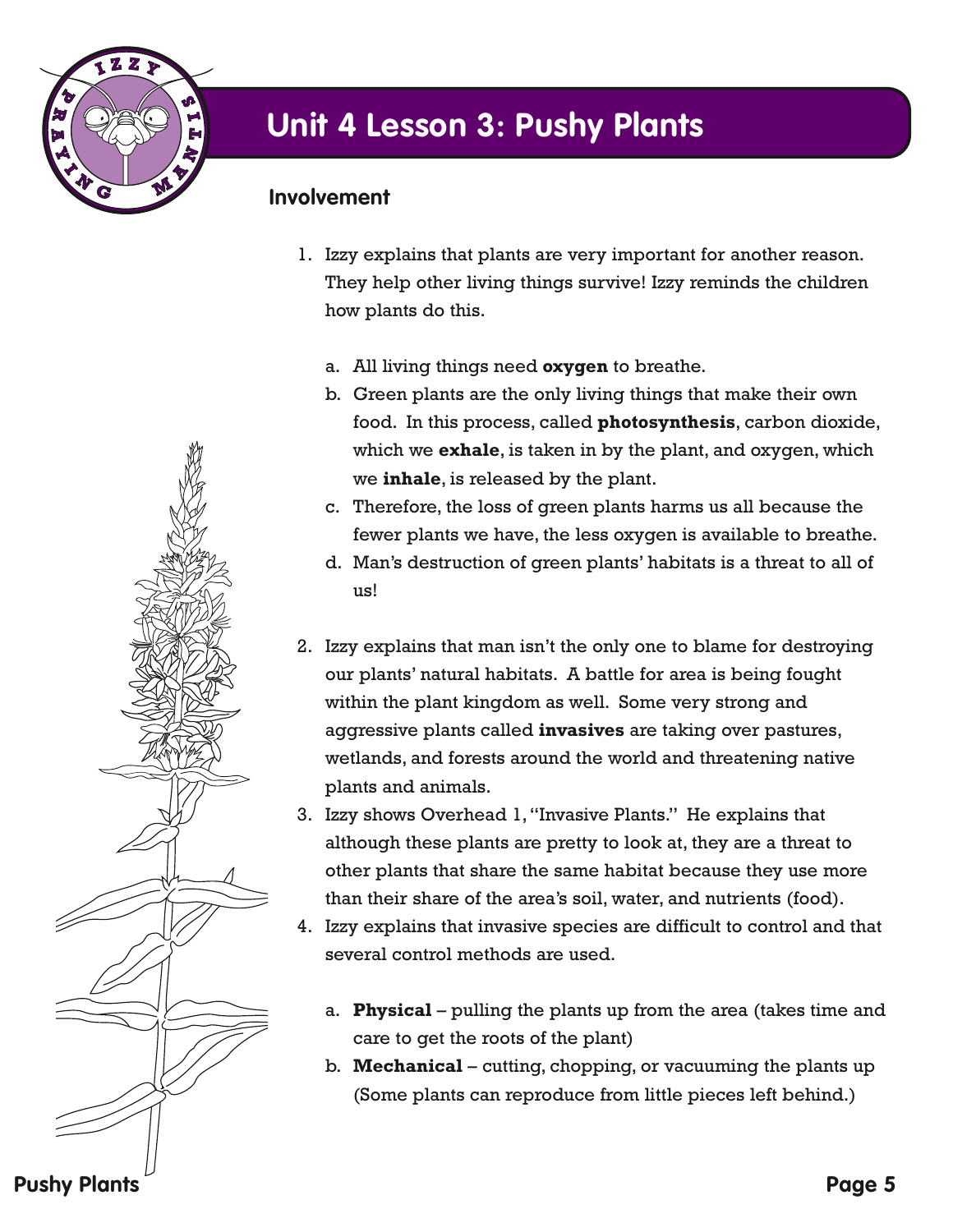

- c. **Biological**  introducing natural enemies like beetles that eat invasive plants (Will the control eat only the targeted plant? How many enemies are needed? How long will it take?)
- d. **Chemical**  using a poison spray or powder in small doses to kill the invasive plants (Chemicals can harm plants and animals that aren't the target invasive plants.)
- 5. Each method is printed on the board, explained, and discussed with the children. The focus is on the pros and cons of each method. **Note**: Vocabulary words may be recorded in notebooks with definitions if children are developmentally ready.

### **Follow Up**

#### **Play the PUSHY PLANT game.**

- 1. Distribute Handout 1, "Pushy Plant Game Deck", and allow time for children to color and cut out cards.
- 2. Distribute game boards and dice (one per 3 participants).
- 3. Game rules:

Children take turns rolling the dice, but play as a team.

- a. When an even number is rolled, two purple loosestrife cards from the child's deck are used to cover two beetle squares.
- b. When an odd number is rolled, a beetle card from the child's deck is used to cover a purple loosestrife square.
- c. Play continues until either purple loosestrife or beetles cover the board. The first team to cover all the purple loosestrife wins.

**Note**: The advantage belongs to purple loosestrife because it is a highly invasive species!

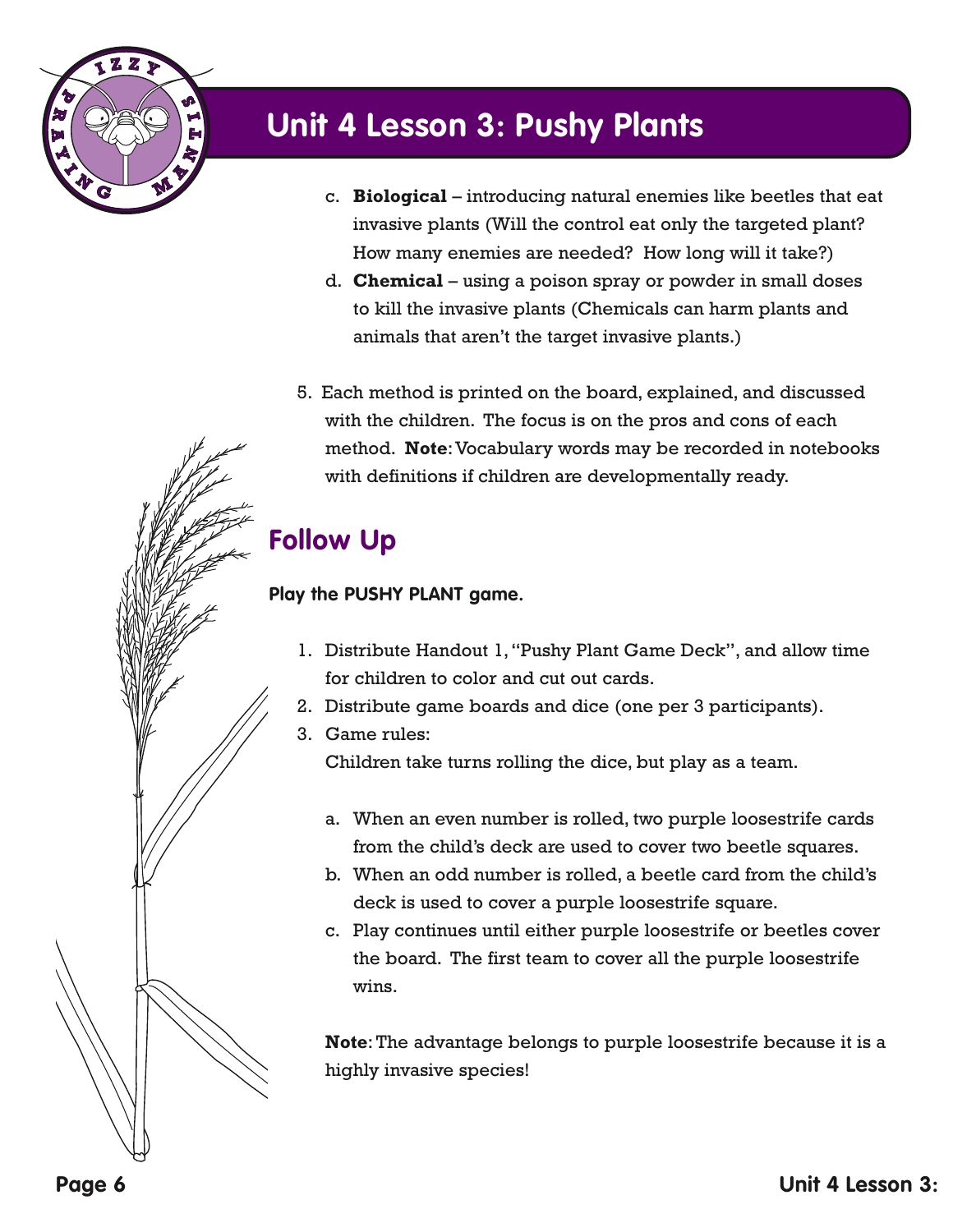

**Notes**